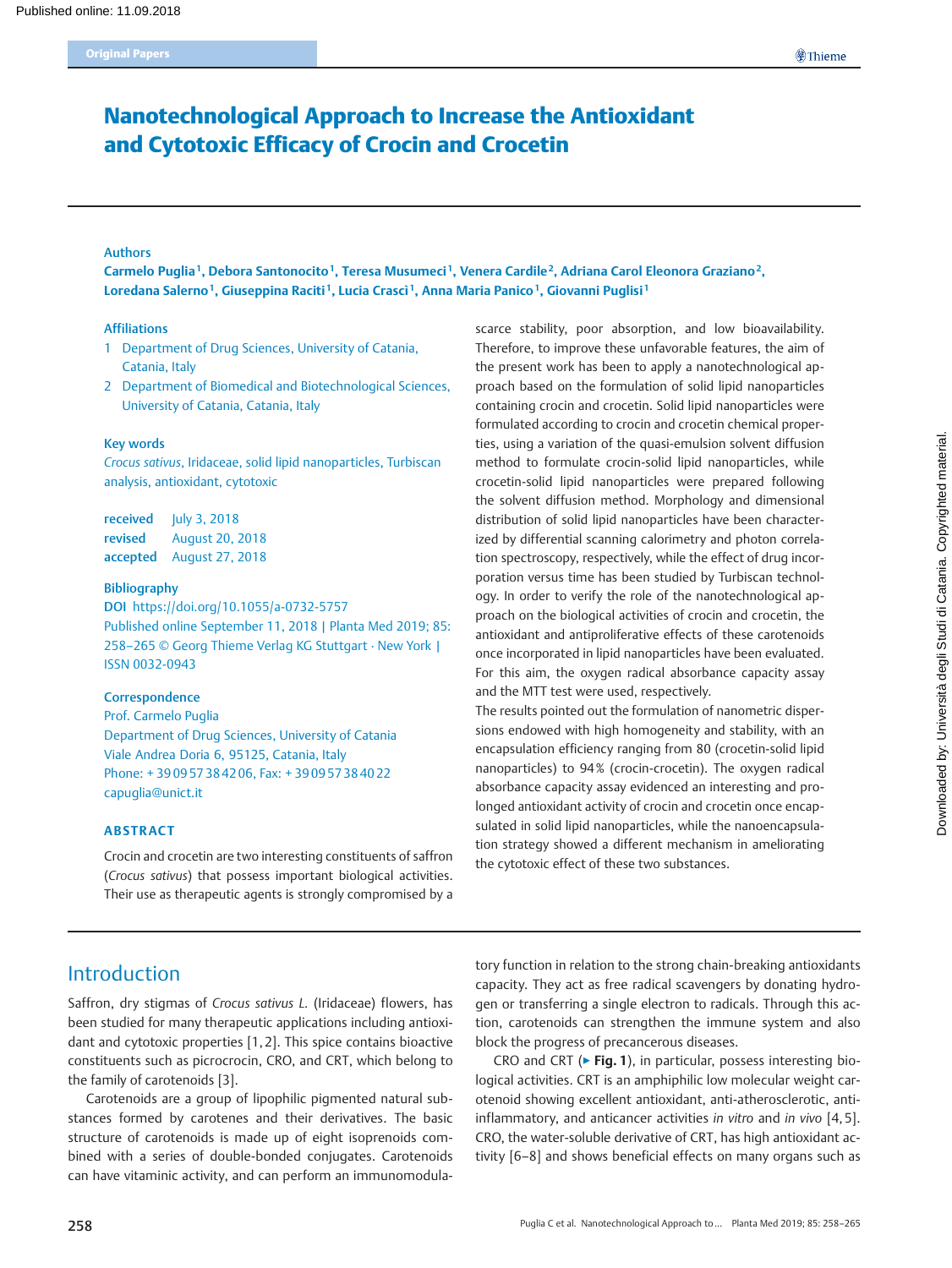| ---- -- --- --                                       |  |
|------------------------------------------------------|--|
|                                                      |  |
|                                                      |  |
|                                                      |  |
| <br> <br> <br> <br> <br>                             |  |
|                                                      |  |
|                                                      |  |
|                                                      |  |
|                                                      |  |
|                                                      |  |
|                                                      |  |
|                                                      |  |
|                                                      |  |
|                                                      |  |
|                                                      |  |
| u<br>∏<br>F                                          |  |
|                                                      |  |
|                                                      |  |
|                                                      |  |
|                                                      |  |
|                                                      |  |
|                                                      |  |
|                                                      |  |
|                                                      |  |
|                                                      |  |
|                                                      |  |
|                                                      |  |
|                                                      |  |
| produced in the control in the second r<br>さこくて くきくき |  |
|                                                      |  |
|                                                      |  |
|                                                      |  |
|                                                      |  |
|                                                      |  |
| $\frac{1}{2}$                                        |  |
|                                                      |  |
|                                                      |  |
| $\frac{1}{2}$<br>$\ddot{ }$                          |  |
|                                                      |  |
|                                                      |  |
|                                                      |  |
|                                                      |  |
|                                                      |  |
|                                                      |  |
|                                                      |  |
|                                                      |  |
|                                                      |  |
|                                                      |  |
|                                                      |  |
| $\frac{1}{2}$                                        |  |
|                                                      |  |
|                                                      |  |
|                                                      |  |
|                                                      |  |
| Cownload<br>í                                        |  |

|  | <b>ABBREVIATIONS</b> |  |
|--|----------------------|--|
|  |                      |  |

| <b>AAPH</b> | 2,2'-azobis(2-amidinopropane) dihydrochloride |
|-------------|-----------------------------------------------|
| <b>CRO</b>  | crocin                                        |
| <b>CRT</b>  | crocetin                                      |
| DR          | drug recovery                                 |
| <b>DSC</b>  | differential scanning calorimetry             |
| FI.         | fluorescein                                   |
| <b>HPMC</b> | (hydroxypropyl) methyl cellulose              |
| <b>ORAC</b> | oxygen radical absorbance capacity            |
| <b>PCS</b>  | photon correlation spectroscopy               |
| <b>PDI</b>  | polydispersivity index                        |
| <b>OESD</b> | quasi-emulsion solvent diffusion              |
| <b>SLNs</b> | solid lipid nanoparticles                     |
| <b>TSI</b>  | Turbiscan stability index                     |
|             |                                               |

the nervous, cardiovascular, and immune systems and against cancer [9–13].

In spite of such beneficial activities of both CRT and CRO, their use is limited because of their unfavorable physical and chemical features. CRO, for instance, is scarcely stable. Indeed, it loses most of its functionality after exposure to heat, oxygen, light, and acids [14, 15]. It shows a poor absorption and low bioavailability after oral administration, being hydrolyzed by β-glucosidase and rapidly eliminated [16]. On the contrary, the biological application of CRT is mainly limited due to its hydrophobic nature and poor aqueous solubility [17].

Nanoscale drug delivery systems are an important tool to overcome the aforementioned limitations and to improve the pharmacokinetics and bioavailability of drugs and natural active compounds [18].

SLNs, which are members of the lipid nanocarriers family, are able to solubilize hydrophilic and lipophilic molecules in a physiologic environment, controlling their delivery and protecting them from degradation [19]. Compared with other systems, SLNs have many benefits, such as ease of preparation and low cost of raw materials, high-scale production, excellent physical stability, and biodegradability of lipids [20]. These favorable properties of SLNs make them promising nanocarriers to overcome or at least minimize some of the drawbacks of conventional formulations.

A general recognized limit of SLNs is represented by the entrapment of a hydrophilic drug into the lipid matrix of the nanoparticle. This condition is often characterized by a low payload and a scarce bioacceptability due to the use of organic solvents during the formulation [21].

The aim of this study was the preparation and characterization of CRO and CRT containing SLNs, and the evaluation of the antioxidant and antiproliferative effects of these carotenoids once incorporated into lipid nanoparticles. For this aim, the ORAC assay and the MTT test were used, respectively.

CRO-loaded SLNs, in spite of the hydrophilic character of CRO, were formulated by using a modification of the QESD technique, a particular approach to the general solvent-change method [22].

## Results and Discussion

The methods used to formulate CRO- and CRT-loaded SLNs have proven to be valid and highly reproducible despite the instability of the molecules. CRO-SLNs and CRT-SLNs were prepared with Softisan 100 (hydrogenated coco-glycerides) and Pluronic F68 (poloxamer 188) as solid lipid and surfactant, respectively. We decided to use hydrogenated coco-glycerides after a screening to identify the best lipid matrices for CRO and CRT incorporation. These lipids are characterized by a low melting point (35 °C), a very important feature to prepare the SLNs, thus avoiding thermal stress conditions. The formulation strategies we used gave interesting results as confirmed by PCS analysis and drug loading determination ( $\triangleright$  Table 1). SLNs prepared by the multiple emulsion technique showed a mean diameter of 270 nm, a PDI value around 0.15, and a DR% of 82.1, while CRT-SLNs, formulated by the solvent diffusion technique, showed acceptable results regarding dimensional analyzes: the mean diameter was around 280 nm and the PDI value around 0.30, while the DR was about 94% (► Table 1). As regards to zeta potential values, we obtained − 17.8 mV for CRT-SLNs and − 30.2 for the CRO-SLNs, predicting a good long-term stability for both formulations (▶ Table 1).

In addition, we assessed the physical stability of all the samples using an optical analyzer Turbiscan AGS, previously used to evaluate the stability of vesicles and nanoparticle dispersion [23]. On the basis of TSI (Turbiscan stability index) values, we could infer that drug incorporation increases the physical stability of SLNs. In fact, as shown in  $\triangleright$  Fig. 2, both CRO- and CRT-loaded SLNs have TSI values lower than the unloaded one.

▶ Fig. 3 shows the DSC data of the different raw materials. Blank and drug-loaded SLNs were also prepared and characterized for comparison. Bulk Softisan 100 showed a sharp endothermic event, due to the melting, around 42 °C. When this material was formulated as SLNs, it appears broader (panel A) or in a sharp shape (panel B) and happened at a slightly higher temperature. These differences are ascribed to the different composition of the nanocarriers and to the experimental procedures employed to formulate them. The loading of CRO and CRT seems to not provoke any considerable effect in the lipid matrix thermal behavior.

▶ Fig. 4 shows the in vitro release profile of CRO and CRT from SLNs. The release profiles of the two drugs from the nanoparticles show a similar trend and follows the well-known "two-step drug release" related to distribution of active compounds in the SLN matrix [24]. At first, the surface bounded drug and the drug that is released immediately because of a large diffusion in concentration gradient represents the burst release. The second phase and the subsequent prolonged release could be due to the slow release of the drug from the lipid core.

As previously reported, the release profiles of the two drugs are very similar, such as the amount of drug released from the vehicles, about 60% of the loaded drug for CRT and 68% for CRO. These small differences are probably due to the different chemical characteristics of the two drugs and to the different procedures used to formulate CRO-SLNs and CRT-SLNs.

In this work, we evaluated the antioxidant effect of CRO and CRT alone and once loaded in SLNs.  $\triangleright$  Fig. 5 shows the results of the ORAC assay that we used as an analytical method to deter-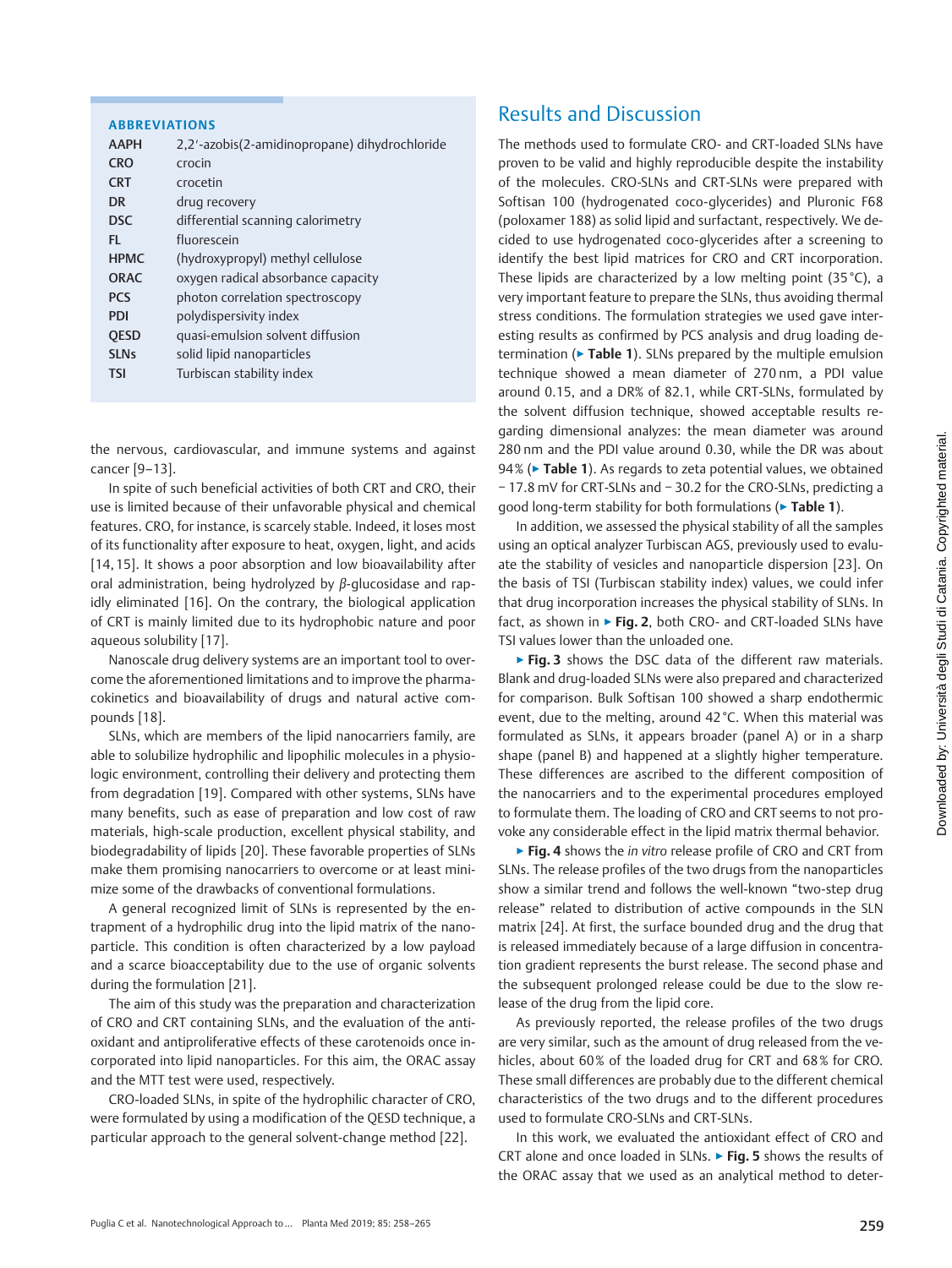

- ▶ Fig. 1 Chemical structures of crocin and crocetin.
- ▶ Table 1 Particle size, polydispersivity index, and zeta potential values of different SLN-based formulations.

| <b>Sample</b>            | Particle size<br>$(nm, mean \pm SD)$ | Polidispersivity index<br>(mean $\pm$ SD) | Zeta potential<br>$(-mV, mean \pm SD)$ | Drug recovery<br>$(DR \%)$ |
|--------------------------|--------------------------------------|-------------------------------------------|----------------------------------------|----------------------------|
| <b>Unloaded CRO-SLNs</b> | $248.6 \pm 19.80$                    | $0.289 \pm 0.02$                          | $19.3 \pm 1.54$                        | $\qquad \qquad -$          |
| <b>CRO-SLNs</b>          | $273.3 \pm 21.80$                    | $0.158 \pm 0.01$                          | $30.2 \pm 2.41$                        | 82.1                       |
| <b>Unloaded CRT-SLNs</b> | $231.8 \pm 18.54$                    | $0.258 \pm 0.02$                          | $40.0 \pm 3.20$                        | $\overline{\phantom{0}}$   |
| <b>CRT-SLNs</b>          | $278.1 \pm 22.20$                    | $0.305 \pm 0.02$                          | $17.8 \pm 1.42$                        | 94                         |



▶ Fig. 2 TSI values of unloaded ( █ ) and crocin-loaded SLNs ( █ ) and unloaded (•) and crocetin-loaded SLNs (•) stored at 25 °C.

mine the antioxidant potential of these carotenoids and the effect of SLNs in modulating their activity. The first evidence we obtained from the results of the ORAC assay is that CRT showed an antioxidant efficacy higher than CRO. We observed these results although CRO and CRT belong to the same family and show a similar structure. We hypothesize that the presence of the gentobiose sugar in the molecular structure of CRO modifies the conjugation

degree of the active compound and consequently could influence its antioxidant activity ( $\triangleright$  Fig. 5). Once encapsulated in SLNs, both CRO and CRT are able to preserve high fluorescence compared to empty SLNs or the positive control, demonstrating that the antioxidant activity of these active compounds is maintained for a longer time when it is associated to SLNs. It is noteworthy that CRT guaranteed a higher antioxidant activity compared to CRO,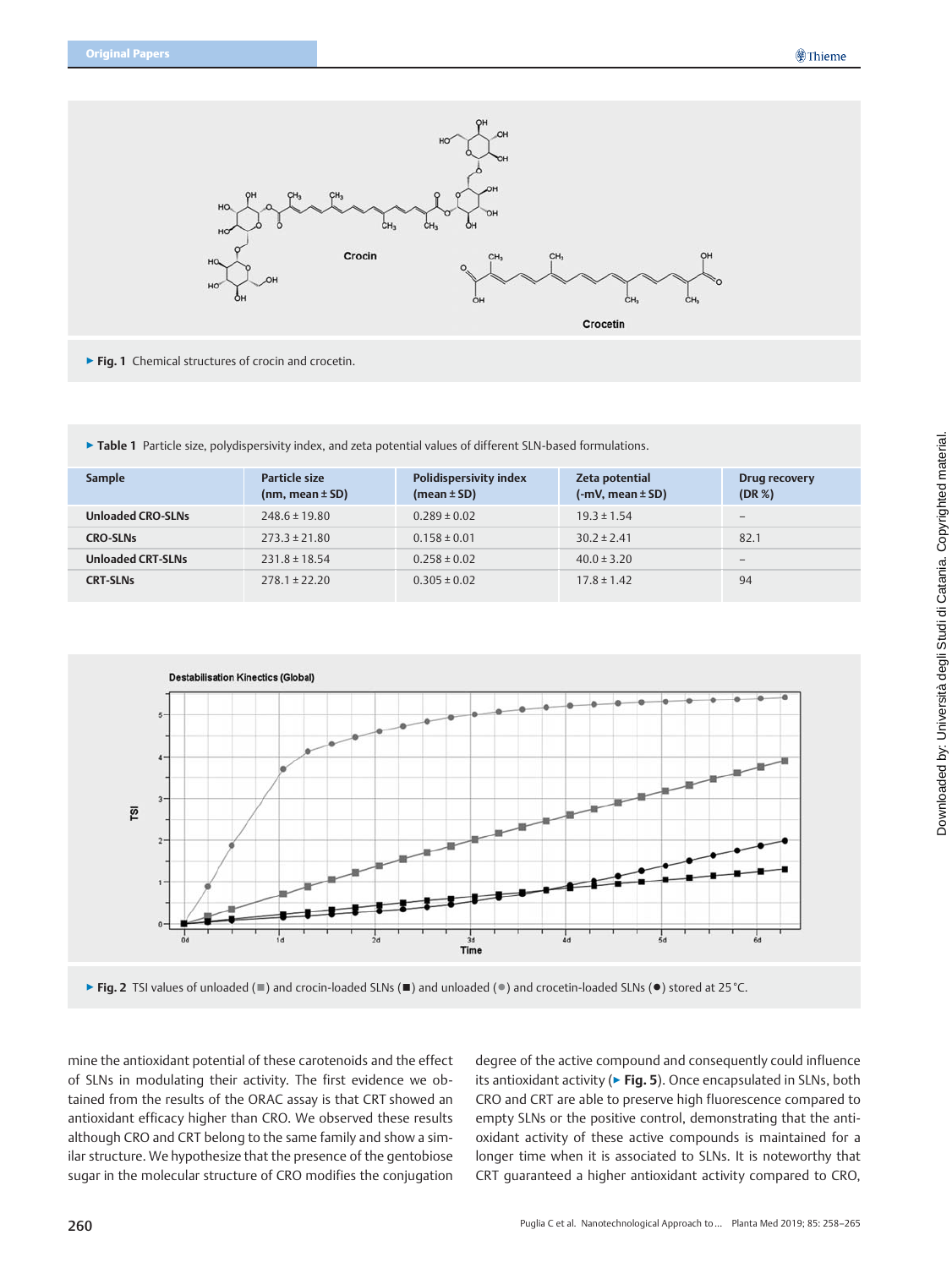

▶ Fig. 3 DSC thermograms of unloaded SLNs and crocin or crocetin- loaded SLNs.

also when encapsulated in SLNs. This evidence demonstrated that SLNs are able to control the release of these active compounds, but they did not interfere in modifying their intrinsic activities.

The in vitro cytotoxic effect of CRO and CRT was evaluated by the MTT assay. We choose the cancer cell lines A375 (human melanoma) and sNF96.2 (malignant Schwann) since their use was supported by scientific evidences that demonstrated the important role of CRO and CRT in preventing and/or ameliorating some skin tumors [25] and soft tissue sarcomas in in vivo models [26]. The two cancer cells, A375 and SNF96.2, were treated with blank and drug-loaded formulations, and incubated for 72 h. From the analysis of the data, the blank carriers did not have any important effect on cell viability, indicating the nontoxic nature of both SLNbased carriers (SLN1 and SLN2). Free drugs and SLN-based formulations showed a different antiproliferative effect against A375 and SNF96.2 cell lines (► Figs. 6 and 7). In particular, free CRO failed to induce an important cytotoxic effect with respect to control formulation for both cell lines, while CRT exhibited an extremely significant toxic effect in the same experimental conditions ( $\blacktriangleright$  Figs. 6 and 7).

The nanoencapsulation strategy significantly ameliorated the cytotoxic activity of CRO for both cell lines ( $p < 0.05$ ;  $\triangleright$  Figs. 6 and 7), while CRT-SLNs did not produce a significant antiproliferative activity with respect to free CRT ( $p > 0.05$ ;  $\triangleright$  Figs. 6 and 7).

The different trend observed between the two compounds is clearly referable to a higher chemical stability of CRT compared to CRO, while the similar cytotoxicity of free CRT and CRT-SLNs cannot exclusively be a matter of free CRT or CRT released from SLNs in the adjacent milieu, but it also depends upon selective uptake and entry of nanoparticles/bioactives inside the cells and enhanced effectiveness of bioactives released in cellular proximity.



▶ Fig. 4 In vitro release profiles of crocin and crocetin from CRO-SLNs and CRT-SLNs, respectively. Each point represents the mean value  $\pm$  SD (n = 3).

CRT-SLNs, while ensuring an interesting cytotoxic activity in both the evaluated cell models, are not able to produce an increase in the intrinsic activity of CRT, probably because they are not able to be internalized in a satisfactory way. Therefore, we hypothesize that the observed cytotoxic effect of CRT-SLNs would depend on the release of CRT in the milieu and on the ability of the SLN system to protect the encapsulated CRT from the chemical degradation to which the compound is subjected. Besides, free CRT would have been able to produce in both models a more pronounced cytotoxic effect if it had greater chemical stability. Further studies have been planned to confirm the results obtained in the present work.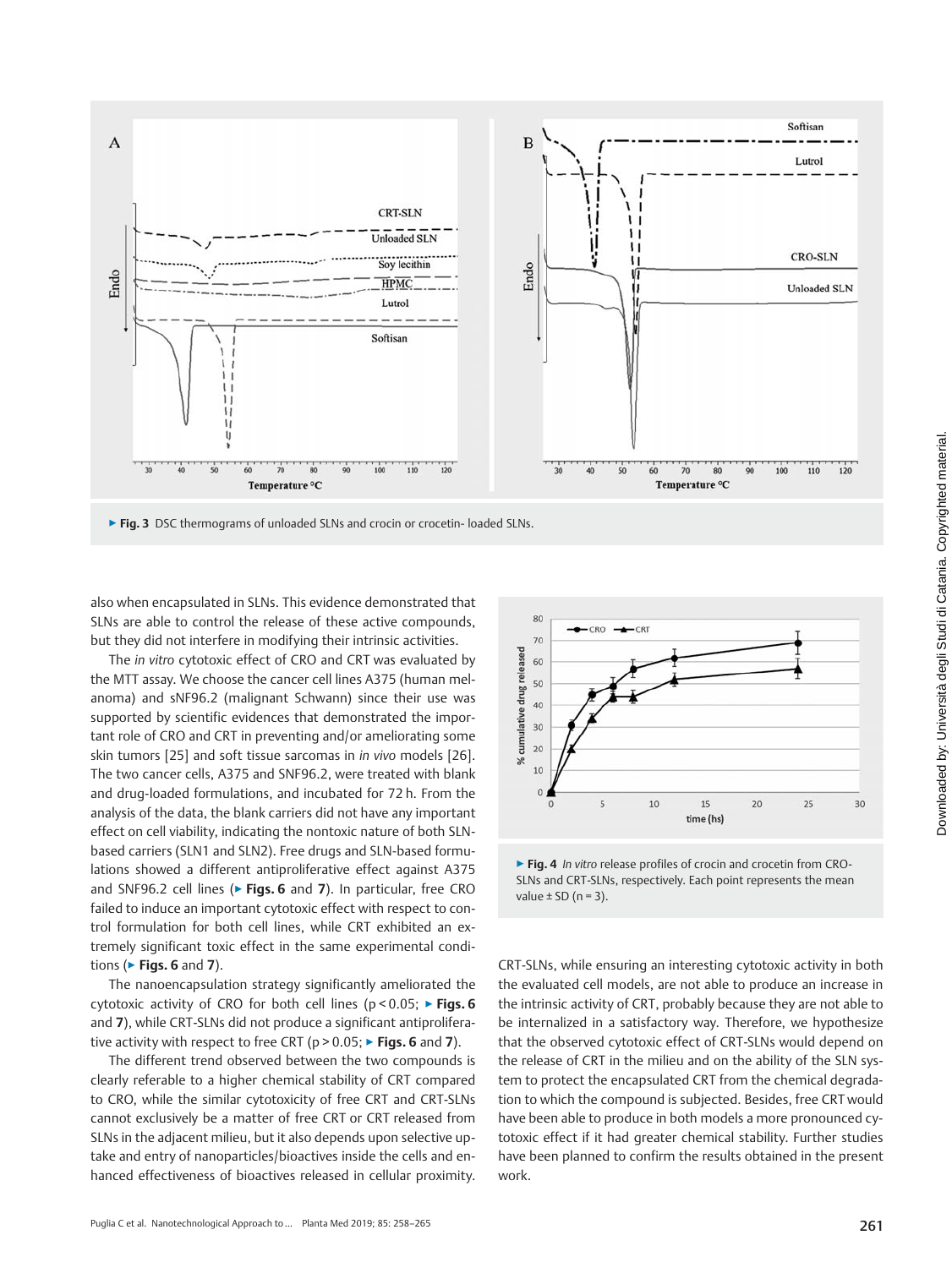

▶ Fig. 5 ORAC assays for CRO-SLN and CRT-SLN. Empty SLN-1 and empty SLN-2 represent the blank of CRO-SLN and CRT-SLN, respectively. Data represent the mean of three independent experiments ± SD; \*p < 0.05. FL: Fluorescein; AAPH: 2,2′-Azobis(2-amidinopropane) dihydrochloride; SLN: solid lipid nanoparticles; CRO: crocin; CRT: crocetin.

## Materials and Methods

### Materials

CRO (batch number: BCBT4979) and HPMC were purchased from Sigma-Aldrich. CRO (purity ≥ 90%) was obtained by CRO hydrolysis following a method reported elsewhere [27]. Softisan 100 (hydrogenated coco-glycerides) was obtained by Sasol Germany. Pluronic F68 was provided from BASF. Ethanol and water were purchased from Sigma-Aldrich.

### Formulation of crocin-solid lipid nanoparticles and crocetin-solid lipid nanoparticles

CRO-SLNs were prepared by using a variation of the QESD method [22, 28]. Briefly, CRO (0.1 g) was solved in 5 mL of water heated to 50 °C. The solution obtained was kept under constant magnetic stirring. The oil phase constituted by Softisan 100 (0.816 g), ethanol (18 mL), and water (4 mL) was warmed up to 50 °C and slowly added to CRO aqueous solution. The resulting formulation was dispersed using a high-speed homogenizer (Ultra-Turrax T25, IKA-Werke GmbH &Co) then added slowly into a hot (50°C) surfactant solution (9 mL of water in which 0.7 g of Pluronic F68 were dissolved).

Finally, SLNs were precipitated in an ice bath by quickly adding cold water (200 mL) to the quasi-emulsion under high-speed homogenization. After a stirring of 30 min, the suspension was filtered and stored at 4 °C for further characterization [28].

CRT-SLNs were prepared following the solvent diffusion method [21]. Blank and CRT-SLNs were obtained by adding CRO (0.064 g) to Softisan 100 (0.023 g) previously dissolved in 4.6 mL of ethanol at 50 °C. The aqueous phase constituted by HPMC (0.23 g), Pluronic F68 (0.23 g), soy lecithin (0.23 g), and water (23 mL) was heated to 50 °C. Then, the hot lipid phase was added to the surfactant solution and dispersed at 50 °C for 8 min using a high-speed stirrer (Ultra Turrax T25, IKA-Werke GmbH & Co.). The

obtained pre-emulsion was ultrasonified for 10 min by using a UP 400 S instrument (ultrasonic processor; Dr. Hielscher GmbH) and finally precipitated in an ice bath by quickly adding cold water (100.6 mL). The obtained SLN dispersion was filtered and later stored at 4 °C.

### Characterization of solid lipid nanoparticle-based formulations

Mean particle size of the lipid dispersions was measured by PCS. A Zetamaster (Malvern Instrument Ltd.), equipped with a solid-state laser having a nominal power of 4.5 mW with a maximum output of 5 mW 670 nm, was employed. Analyses were performed using a 90° scattering angle at 20 ± 0.2 °C. Samples were prepared by diluting 100 µL of SLN suspension, previously filtered through a 0.45-µm Acrodisc LC 13 PVDF filter (Pall-Gelman Laboratory), with 900 µL of deionized water. During the experiment, the refractive index of the samples always matched the liquid (toluene) to avoid stray light. The zeta (ξ) potential was automatically calculated from electrophoretic mobility based on the Smoluchowski equation (Equation 1):

$$
v = \left(\frac{\varepsilon \cdot E}{\eta}\right) \xi \tag{1}
$$

where v is the measured electrophoretic velocity, η is the viscosity,  $\varepsilon$  is the electrical permittivity of the electrolytic solution, and E is the electric field. The accuracy was 0.12 µm cm/V s for aqueous systems. Samples were suspended in distilled water and the measurements were recorded at 25 °C.

#### Determination of drug loading

The percentage of CRO and CRT entrapped in the lipid matrix was determined as follows: an amount of CRO‑SLN and CRT‑SLN dispersions were filtered using a Pellicon XL tangential ultrafiltration system (Millipore) equipped with a polyethersulfone Biomax 1000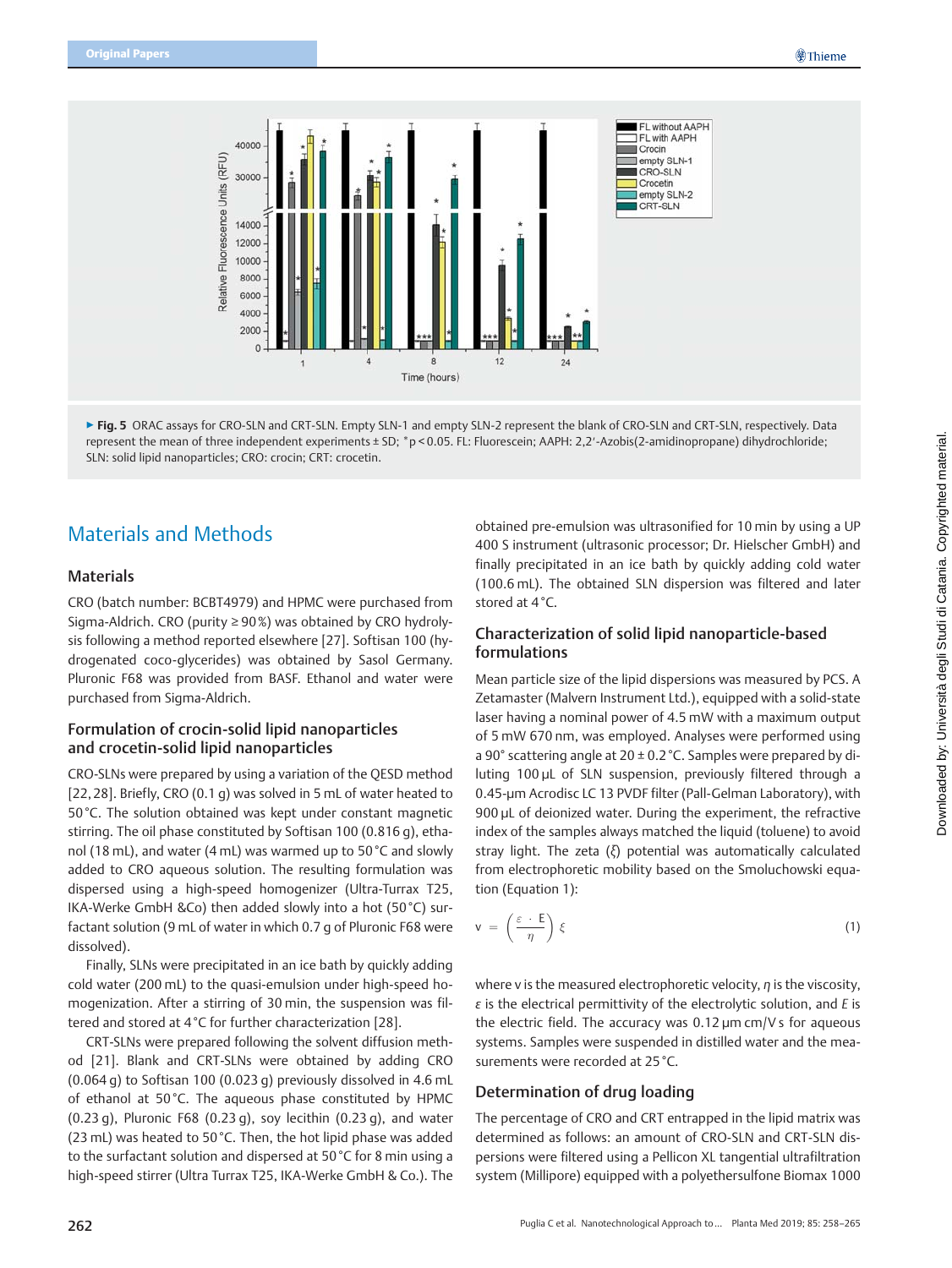

▶ Fig. 6 Antiproliferative activity of CRO-SLN and CRT-SLN against a human melanoma cell line (A375) versus CRO and CRT solution in PBS (0.1% w/w). Empty SLN-1 and empty SLN-2 represent the blank of CRO‑SLN and CRT‑SLN, respectively. Data represent the mean of three independent experiments  $\pm$  SD;  $*$  p < 0.05;  $*$  \* p > 0.05. SLN: solid lipid nanoparticle; CRO: crocin; CRT: crocetin.



▶ Fig. 7 Antiproliferative activity of CRO-SLN and CRT-SLN against a malignant a Schwann cell line (sNF96.2) versus CRO and CRT solution in PBS (0.1% w/w). Empty SLN-1 and empty SLN-2 represent the blank of CRO-SLN and CRT-SLN, respectively. Data represent the mean of three independent experiments  $\pm$  SD;  $*$  p < 0.05; \*\*p > 0.05. SLN: solid lipid nanoparticle; CRO: crocin; CRT: crocetin.

membrane (Millipore) with a 1 000 000 Da molecular weight cutoff. An amount of retained material was freeze-dried, dissolved in dichloromethane, and analyzed by UV spectrophotometry at 440 nm (Lambda 52, PerkinElmer) [29]. Calibration curves for the validated UV assays of CRO and CRT were performed on six solutions in the concentration range of 10–100 mg/mL. The correlation coefficient was 0.99. The incorporation efficiency was determined as DR, that is (Equation 2):

drug recovery (DR%) = 
$$
\frac{\text{mass of drug in nanoparticles}}{\text{mass of drug feed to the system}} \times 100
$$
 (2)

### Differential scanning calorimetry

Calorimetric analysis was affected by using a Mettler Toledo DSC 1 STARe system equipped with a PolyScience temperature controller. The detection system was an HSS8 high-sensitivity sensor (120 gold-gold/palladium-palladium thermocouples) and a ceramic sensor (Mettler Full Range; FRS5) with 56 thermocouples. The signal time constant was 18 s and the digital resolution of the measurement signal was less than 0.04 µW. Resolution and sensitivity calorimetric determined by TAWN test was 0.12 and 11.9, respectively. The sampling rate was 50 values/second. The sensitivity was automatically chosen as the maximum possible by the calorimetric system, and the reference was an empty pan. The calorimetric system was calibrated, in temperature and enthalpy changes, by using indium and following the procedure of the DSC 1 Mettler TA STARe instrument. Empty and CRO- or CRTloaded SLNs were sealed in an aluminum pan and submitted to DSC analysis to determinate the influence of the drug on the thermotropic parameters of the SLNs. Each sample was submitted to heating and cooling cycles in the temperature range of 10– 120 °C at a scanning rate of 5 °C/min (heating) and a scanning rate of 10 °C/min (cooling). Only free drugs were submitted to heating and cooling cycles in the temperature range of 10-200°C at the

same scanning rate. Transition temperature and enthalpy changes (ΔH) were calculated from peak areas with the Mettler STARe Evaluation software system (version 13.00) installed on an Optiplex 3020 DELL.

### Turbiscan analysis

Turbiscan AGS (Formulaction, l'Union, France, a robot and storage station integrated TurbiscanLAB) was used to examine the dispersion stability of the SLNs. This instrument allows for the use of a simple technique to observe reversible and irreversible destabilization phenomena in the sample without the need of dilution. Turbiscan AGS is useful to detect destabilization phenomena much earlier and also in a simpler way than other methods. The suspension (10 mL) was placed in a flat-bottomed cylindrical glass tube and was placed in the instrument. The transmission of light from the suspensions was then measured periodically (1 h) along the height at 25 and 37 °C. The experiments were performed until 48 h. The sedimentation behavior of the suspensions was monitored by measuring the backscattering and transmission of monochromatic near infrared ( $\lambda$  = 850/880 nm).

#### In vitro release study

The amount of CRO and CRT released from SLNs was determined as reported elsewhere [1, 30]. Briefly, a weighted amount of CRT‑SLN or CRO‑SLN suspension was dispersed in a phosphate buffer solution and then divided into different aliquots in glass vials. The vials were placed in a water bath that maintained a constant temperature of 37 °C. At predetermined intervals, the batch was centrifuged at 3000 rpm for 10 min to separate the released drug from the SLN dispersion. After centrifugation, the sample was recovered and analyzed by a UV spectrophotometer at 440 nm to determine the CRT or CRO content.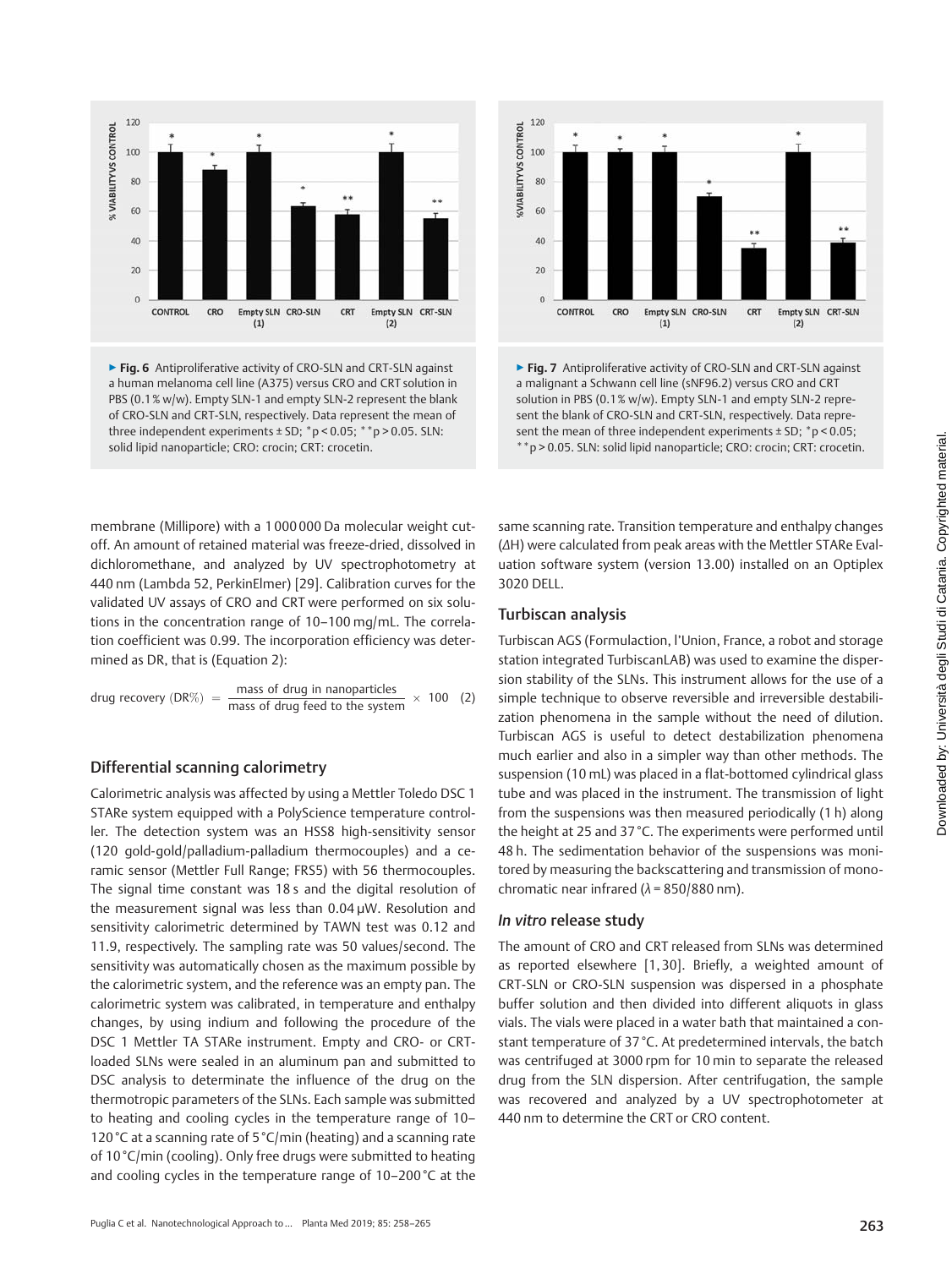### Oxygen radical absorbance assay

An ORAC assay was used to qualitatively determine the antioxidant activity of CRO-SLNs and CRT-SLNs [8]. A fresh solution of CRO and CRT alone (25 µL) plus empty and loaded vehicles (25 µL) were placed in 96-well tissue culture plates. One hundred and fifty uL of FL (10 nM) was used as the probe to assess the antioxidant activity. Twenty-five uL of water-soluble azo-compound AAPH (100 mM) was used as a radical initiator to generate free radicals at a constant rate. A positive (FL solution containing AAPH) and negative control (FL solution containing no AAPH) were run simultaneously in PBS. A timer was started upon introduction of the free radical generator and the plate was stored in the dark at 37 °C. At each specified time point, the fluorescence of the solution was measured (excitation 492 nm, emission 535 nm) using a Wallac 1420 Victor 3 96-well plate reader fluorimeter (Perkin Elmer) and plotted as a function of time with Origin 7 software (Origin Lab Corporation).

#### In vitro cell studies

#### Cell Culture

The human melanoma A375 and malignant Schwann sNF96.2 cell lines were provided by American Type Culture Collection and routinely maintained in DMEM (Sigma-Aldrich) supplemented with 10% FBS (Invitrogen), 4 mM/L glutamine, 4500 mg/L glucose, 1500 mg/L sodium bicarbonate, 100 U/mL penicillin, and 100 µg/ mL streptomycin. Cells were incubated at 37 °C in a humidified atmosphere of 95% air/5%  $CO<sub>2</sub>$ . A subcultivation ratio of 1:3 to 1:4 was performed twice weekly by using trypsin (0.25%)-EDTA (1 mm) for the detachment. The medium was changed every 2– 3 days.

#### Cell treatments

A day before the experiments, cells were trypsinized, counted, and seeded at an initial density of  $8 \times 10^3$  cells per microwell in flat-bottomed 96-well culture microplates (Thermo Scientific Nunc) and incubated at 37 °C in a humidified atmosphere containing  $CO<sub>2</sub>$  (5%) with treatment medium (without FBS) for 24 h. After that, the medium was removed and replaced with the treatment medium containing CRO-SLNs, CRT-SLNs, a CRO solution, a CRT solution, and a sample of empty SLNs. After 72 h incubation, the cells proliferation was evaluated.

#### Cell viability evaluation

Cell proliferation was tested by the MTT assay based on the conversion by mitochondrial dehydrogenases of a substrate containing a tetrazolium ring into blue formazan, detectable spectrophotometrically. At different time points, the treatment media were removed and a solution of MTT (0.5 mg/mL) was added to each microwell. After 3 h of incubation at 37 °C, the supernatant was removed and replaced with DMSO (100 µL). The optical density of each well sample was measured with a microplate spectrophotometer reader (Digital and Analog Systems) at  $\lambda$  = 550 nm. Each sample was tested in quadruplicate ( $n = 12$ ) and cell viability was reported as percentage (%) compared to the controls (untreated, empty SLNs).

## Statistical analysis

Statistical analysis of the data was performed using Student's ttest. A probability (p) of less than 0.05 was considered significant in this study. All statistical analyses were performed using the statistical software package SYSTAT, version 13 (Systat Inc.).

### Conflict of Interest

The authors declare no conflict of interest

#### References

- [1] Rahaiee S, Hashemi M, Shojaosadati SA, Moini S, Razavi SH. Nanoparticles based on crocin loaded chitosan-alginate biopolymers: Antioxidant activities, bioavailability and anticancer properties. Int J Biol Macromol 2017; 99: 401–408
- [2] Rahaiee S, Moini S, Hashemi M, Shojaosadati SA. Evaluation of antioxidant activities of bioactive compounds and various extracts obtained from saffron (Crocus sativus L.): a review. J Food Sci Technol 2015; 52: 1881–1888
- [3] Abdullaev FI. Biological effects of saffron. Biofactors 1993; 4: 83–86
- [4] Gutheil WG, Reed G, Ray A, Anant S, Dhar A. Crocetin: an agent derived from saffron for prevention and therapy for cancer. Curr Pharm Biotechnol 2012; 13: 173–179
- [5] Nam KN, Park YM, Jung HJ, Lee JY, Min BD, Park SU, Jung WS, Cho KH, Park JH, Kang I, Hong JW, Lee EH. Anti-inflammatory effects of crocin and crocetin in rat brain microglial cells. Eur | Pharmacol 2010; 648: 110–116
- [6] Yaribeygi H, Mohammadi MT, Sahebkar A. Crocin potentiates antioxidant defense system and improves oxidative damage in liver tissue in diabetic rats. Biomed Pharmacother 2018; 98: 333–337
- [7] Finley JW, Gao S. A perspective on Crocus sativus L. (saffron) constituent crocin: a potent water-soluble antioxidant and potential therapy for Alzheimer's disease. J Agric Food Chem 2017; 65: 1005–1020
- [8] Esposito E, Drechsler M, Mariani P, Panico AM, Cardile V, Crascì L, Carducci F, Graziano ACE, Cortesi R, Puglia C. Nanostructured lipid dispersions for topical administration of crocin, a potent antioxidant from saffron (Crocus sativus L.). Mater Sci Eng C Mater Biol Appl 2017; 71: 669–677
- [9] Baghishani F, Mohammadipour A, Hosseinzadeh H, Hosseini M, Ebrahimzadeh-Bideskan A. The effects of tramadol administration on hippocampal cell apoptosis, learning and memory in adult rats and neuroprotective effects of crocin. Metab Brain Dis 2018; 33: 907–916
- [10] Wang X, Yuan B, Cheng B, Liu Y, Zhang B, Wang X, Lin X, Yang B, Gong G. Crocin alleviates myocardial ischemia/reperfusion-induced endoplasmic reticulum stress via regulation of MIR‑34A/SIRT1/NRF2 pathway. Shock 2018. doi: 10.1097/SHK.0000000000001116
- [11] Li X, Jiang C, Zhu W. Crocin reduces the inflammation response in rheumatoid arthritis. Biosci Biotechnol Biochem 2017; 81: 891–898
- [12] Yao C, Liu BB, Qian XD, Li LQ, Cao HB, Guo QS, Zhou GF. Crocin induces autophagic apoptosis in hepatocellular carcinoma by inhibiting Akt/ mTOR activity. Onco Targets Ther 2018; 11: 2017–2028
- [13] Kim B, Park B. Saffron carotenoids inhibit STAT3 activation and promote apoptotic progression in IL‑6-stimulated liver cancer cells. Oncol Rep 2018; 39: 1883–1891
- [14] Tsimidou M, Biliaderis CG. Kinetic studies of saffron (Crocus sativus L.) quality deterioration. J Agric Food Chem 1997; 45: 2890–2898
- [15] Tsimidou M, Tsatsaroni E. Stability of saffron pigments in aqueous extracts. J Food Sci 1993; 58: 1073–1075